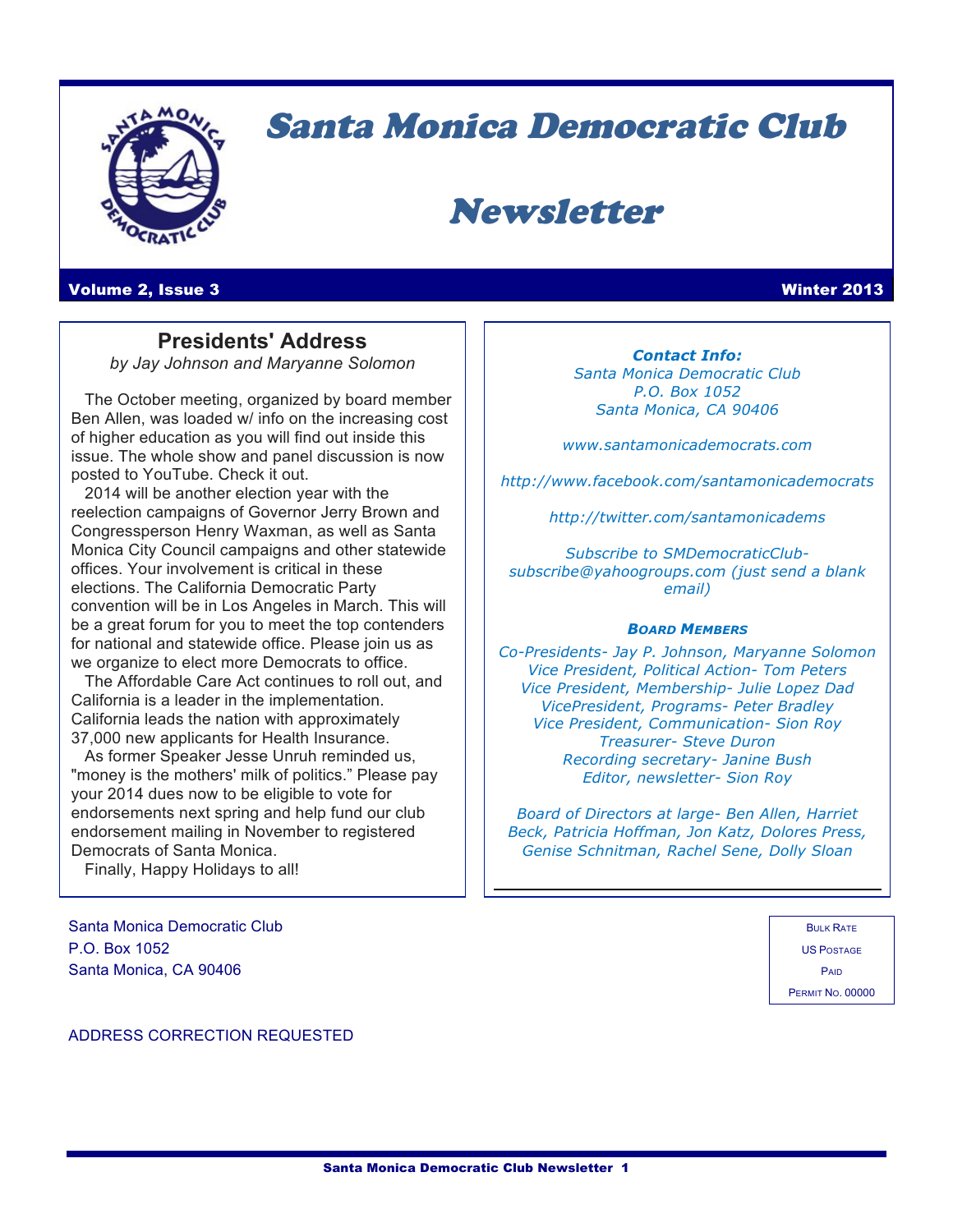### **Can Theater Help Solve California's Prison Overcrowding Crisis? The Answer is Yes**

### *by Tim Robbins and Ted Lieu*

 One reason for California's prison crowding crisis is its highest-in-the-nation 63.7 percent recidivism rate. That means for every 1,000 inmates who leave prison, 637 commit new crimes and land back in prison. There is a better way — and it saves taxpayer dollars.

 Multiple studies show rehabilitation programs can reduce the percentage of prisoners who re-offend. If California could reduce its recidivism rate by just 10 percent, that alone would solve the crowding problem. Any successful system of rehabilitation requires multiple components, ranging from mental health and drug treatment to education and skills training. One aspect that may not be obvious, however, is the power of art and theater.

 Arts-in-corrections programs have helped inmates express and manage their emotions; gain new insights; change destructive behaviors; and transform lives. These programs can bring down the recidivism rate.

 California used to have a successful arts-incorrections program. In 1977, Eloise Smith, who Governor Jerry Brown appointed as the first director of the California Arts Council, established the Prison Arts Project. It was the first of its kind and later emulated by other states.

 The Prison Arts Project program was evaluated in 1983 with a cost-benefit study by Larry Brewster at the University of San Francisco. The study found taxpayer benefits resulted from fewer incidents and a reduction of disciplinary actions. Additionally, qualitative data — through surveys with inmates, staff and corrections officers — suggested a transformation in attitudes and skill sets among participants.

 A 1987 follow-up study by Brewster found that inmates who went through the Prison Arts Project returned to prison at lower rates than the general population of parolees. The study showed that one year after release, Prison Arts Project participants had a favorable status rate of 74.2 percent, compared to 49.6 percent for state parolees as a whole.

 Earlier this year, the California Legislative Joint Committee on the Arts held a hearing on the role of art in preventing incarceration. Experts validated the prior success of the Prison Arts Project and testified that the arts can be an effective tool to reduce recidivism.

Due to budget cuts, the Prison Arts Project was

eliminated in 2003. A few nonprofit groups, however, have sustained some arts-in-corrections programs with only private funding. The Actors' Gang Prison Project is one such example. This nonprofit program works with inmates in a handful of California's prisons. The workshops have 20 inmates, run for eight weeks and are intense, progress and, at the end of the eight weeks, they open the doors to allow other inmates and invited guests to watch a workshop and hear firsthand the inmate's experience of transformation.

 Thanks to this successful program, some inmates, for the first time, are able to express long repressed emotions or experience and understand new ones. This helps to develop empathy, an essential tool to stop reoffending. Rival prison gang members have developed deep bonds and have transcended race barriers through these acting workshops. What could be seen as merely having fun actually works on a deep, cognitive level and creates lasting effects in the lives of the inmates, their families and the communities they come back to.

 One corrections officer wrote: "I see changes in the guys' attitudes. They are more outgoing. They now go up and talk to people. They intermingle more. It really makes a big change in the guys."

Inmates have written:

"I made a major transition. I got to express my emotions …. I made a real connection with the men here …. It's made me a better man."

"Barriers are being broken, we are all talking, there is a spirit of peace on the yard."

"I've run from anything that was tough for me all my life. That's how I got here. I don't want to do that anymore thanks to this class."

 While the Actors' Gang Prison Project has transformed lives without any state funding, to have a significant effect on recidivism reduction, these programs need to be provided statewide. A federal court recently ordered the governor's administration and attorneys for prisoners to negotiate a solution to the prison crowding crisis. California now has a unique opportunity to provide a durable, transformative solution to the prison crisis by focusing on rehabilitation. Restoring arts-in-corrections programs on a statewide basis needs to be part of that conversation.

 As Shakespeare wrote so insightfully in Hamlet, "We know what we are, but know not what we may be."

*Tim Robbins is an actor, director, and producer and founding artistic director of the Actor's Gang. Ted Lieu is a state senator and chairman of the legislative Joint Committee on the Arts.*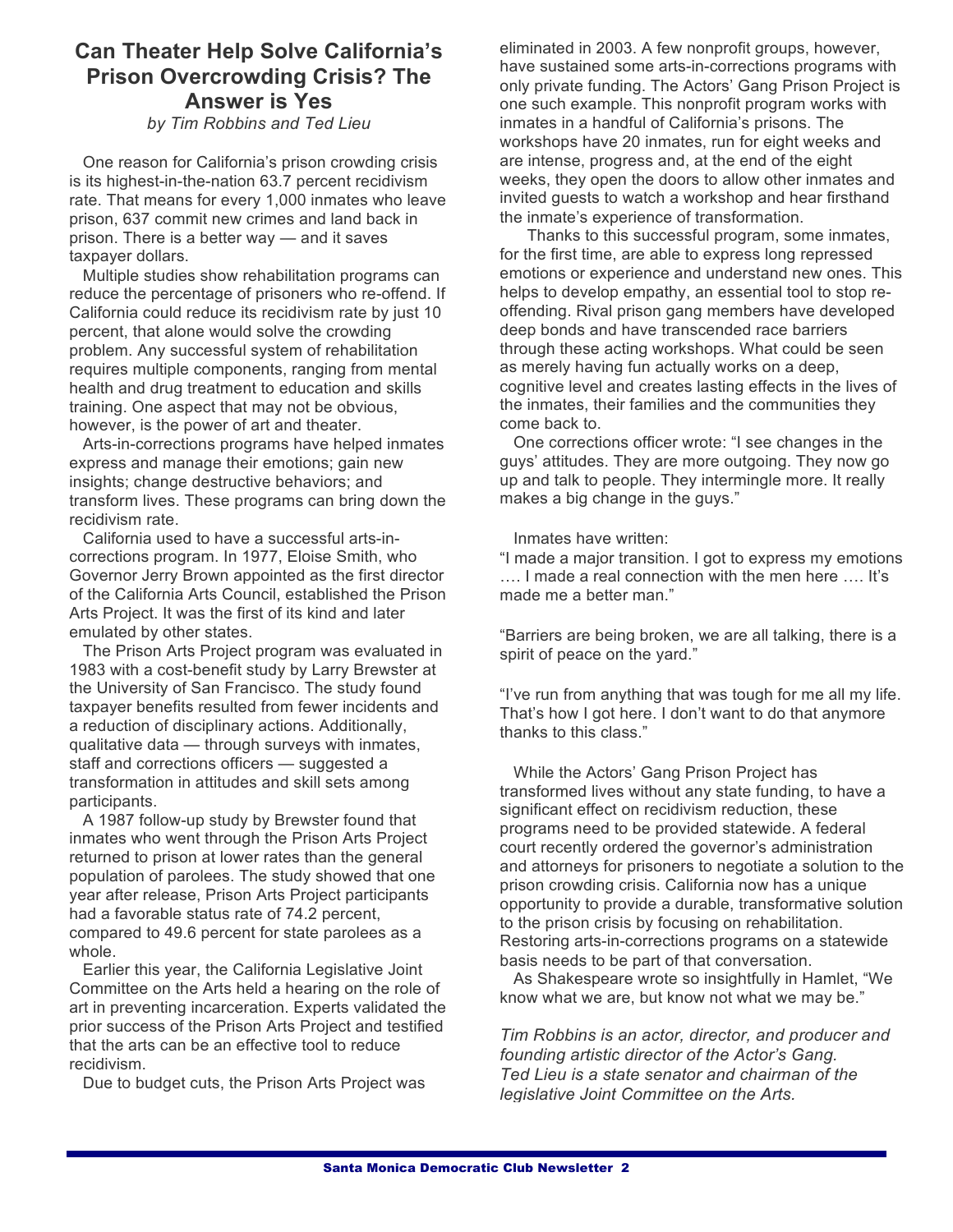### **Informative Higher Education Panel in October**

 A college degree has never been more important as a vehicle for social mobility, but with skyrocketing tuition at public universities, there are fears that it may be getting increasingly out of reach for many younger Californians. On October 30, the Santa Monica Democratic Club sponsored a fascinating and insightful panel discussion on the current state of access to public higher education, with a particular focus on California's UC and Cal State systems. The panel was moderated by Ben Allen, who serves on the club's Executive Board and the Santa Monica-Malibu School Board, and who previously served as the student member of the University of California's Board of Regents while he was a law student. He was joined on the panel by Kareem Aref, President of the University of California Students' Association and current UC Riverside undergraduate; Eddie Island, current full-term member of the UC Board of Regents; David Dayen, a political writer and blogger for *The American Prospect*, *Salon*, and *The New Republic;* and Michele Siqueiros, Executive Director of the Campaign for College Opportunity.

 The panel explored important issues like the state of financial aid availability and programming and their impact on broader access to the university system; the rise of private for-profit universities such as the University of Phoenix; the relentless disinvestment by the state in its public education system; efforts to make sure that our higher educational system is diverse and represents the population of the state; and the role of the community college system as a vital piece of the puzzle- serving as a critically affordable access point to higher education for so many young people, but with its own funding challenges and limitations.

 A number of students from Santa Monica College were in attendance, some of whom asked tough questions about the state of higher education in California. The panel members each approached the various issues raised from a progressive perspective, but had very interesting takes and some fascinating disagreements, all of which that made for a lively and informative evening. The panelists particularly sparred on the issues of administrator salaries, the challenge of raising fees on students so as to have more money available for financial aid, the extent to which the higher educational system is truly accessible, and the broader budgetary challenges faced by the University of California, and how UC should be measuring its priorities.

 If you did not have the opportunity to attend the event, please make sure to watch it! A videotaped recording of the discussion is available online at

http://www.youtube.com/watch?v=r6ydX-V\_6eY&feature=youtu.be.

## **Hotels and City Zoning Take Center Stage- Recent Updates**

by Julie Lopez Dad

### *Workers Win/Hotels*

 On November 12, 2013 the Santa Monica City Council passed Development Agreements with OTO Development for two new hotels downtown: Courtyard by Marriott and Hampton Inn. Capping many months of hard work by activists and Unite/HERE Local 11, the agreements incorporate card check neutrality and a \$15.37 living wage. The Democratic Club was among the groups and individuals calling for those essential needs to be met. More hotel projects, as discussed in the last newsletter, are in the pipeline.

### *Zoning Ordinance*

 The City released the draft Zoning Ordinance to the public on November 13. At a hefty 540 pages, it will regulate what is built in Santa Monica for years to come. View the document online at www.smgov.net/planning.

 A month-long public review period has begun, after which the Zoning Ordinance goes to the Planning Commission December 11. When the Commission's work and public hearings are completed the document proceeds to the City Council in 2014.

### *Resident Sentiments*

 In early fall, a privately funded poll of residents was undertaken by the group opposing the Miramar Hotel expansion. Of the 404 residents polled, 52% favor less development in Santa Monica, 69% oppose changing height and density requirements to allow more high-ris and higher-density buildings in Santa Monica, and 57% oppose the Miramar Hotel expansion plan .

 As is common, not all questions and results were released by the polling organization, Lake Research Partners- a respected group well-known by, and often used by, Democratic Party-allied organizations, measures, and candidates.

 The City has hired Godbe Research to do polling of its own.

### *Civic Auditorium*

The City Council, in late October, appointed a 9-person panel to explore how and if the Civic Auditorium on Main Street & Pico Boulevard can be saved. The 55 year-old Auditorium has been allowed to deteriorate, which now means huge expenses if it is to be retained.

### *Movie Theatres*